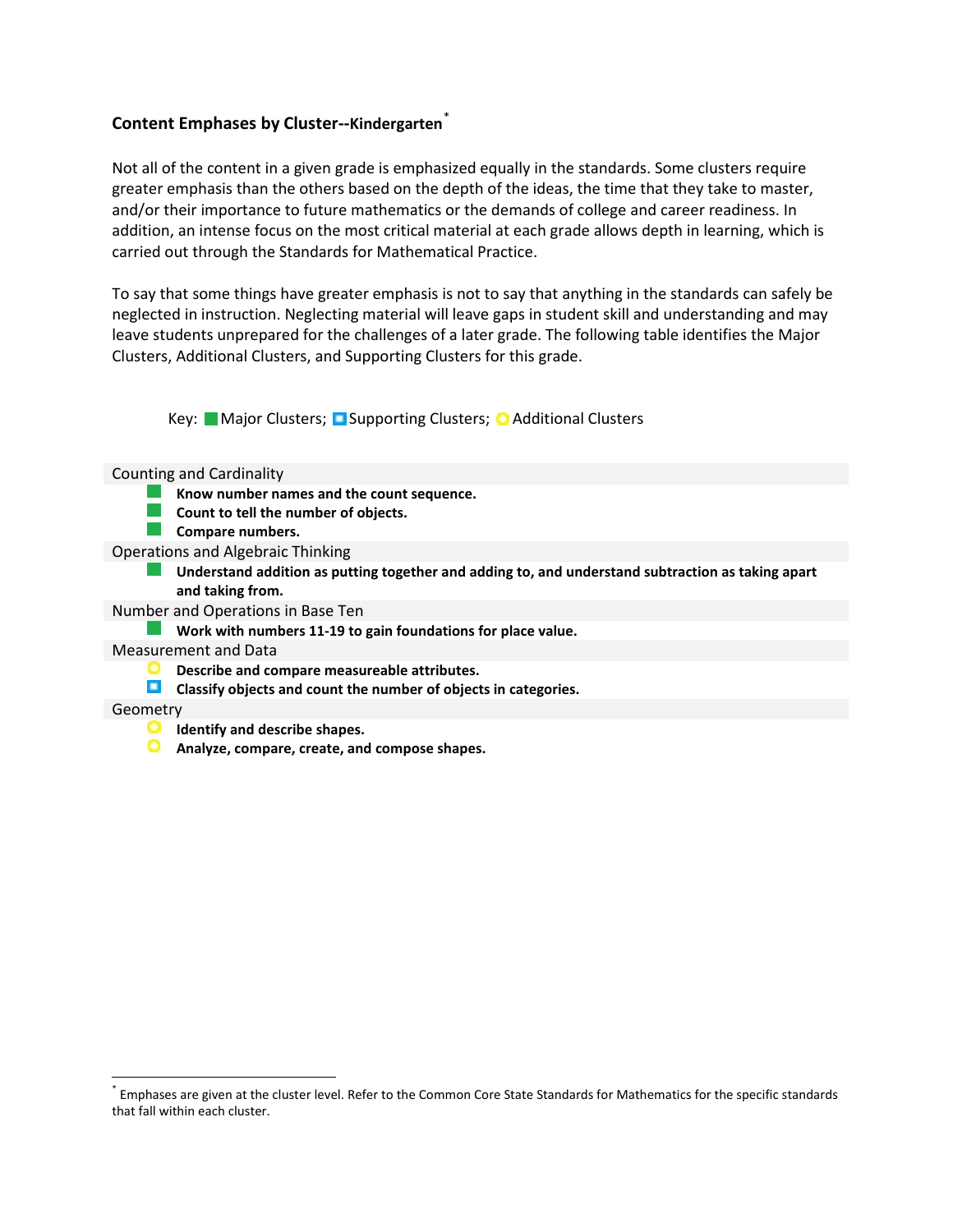# **Content Emphases by Cluster--Grade 1**[\\*](#page-1-0)

l

Not all of the content in a given grade is emphasized equally in the standards. Some clusters require greater emphasis than the others based on the depth of the ideas, the time that they take to master, and/or their importance to future mathematics or the demands of college and career readiness. In addition, an intense focus on the most critical material at each grade allows depth in learning, which is carried out through the Standards for Mathematical Practice.

To say that some things have greater emphasis is not to say that anything in the standards can safely be neglected in instruction. Neglecting material will leave gaps in student skill and understanding and may leave students unprepared for the challenges of a later grade. The following table identifies the Major Clusters, Additional Clusters, and Supporting Clusters for this grade.

Key: Major Clusters; D Supporting Clusters; O Additional Clusters

| <b>Operations and Algebraic Thinking</b>                                                                |
|---------------------------------------------------------------------------------------------------------|
| Represent and solve problems involving addition and subtraction.                                        |
| Understand and apply properties of operations and the relationship between addition and<br>subtraction. |
| Add and subtract within 20.                                                                             |
| Work with addition and subtraction equations.                                                           |
| Number and Operations in Base Ten                                                                       |
| Extending the counting sequence.                                                                        |
| Understand place value.                                                                                 |
| Use place value understanding and properties of operations to add and subtract.                         |
| Measurement and Data                                                                                    |
| Measure lengths indirectly and by iterating length units.                                               |
| Tell and write time.                                                                                    |
| Represent and interpret data.                                                                           |
| Geometry                                                                                                |
| Reason with shapes and their attributes.                                                                |

<span id="page-1-0"></span>Emphases are given at the cluster level. Refer to the Common Core State Standards for Mathematics for the specific standards that fall within each cluster.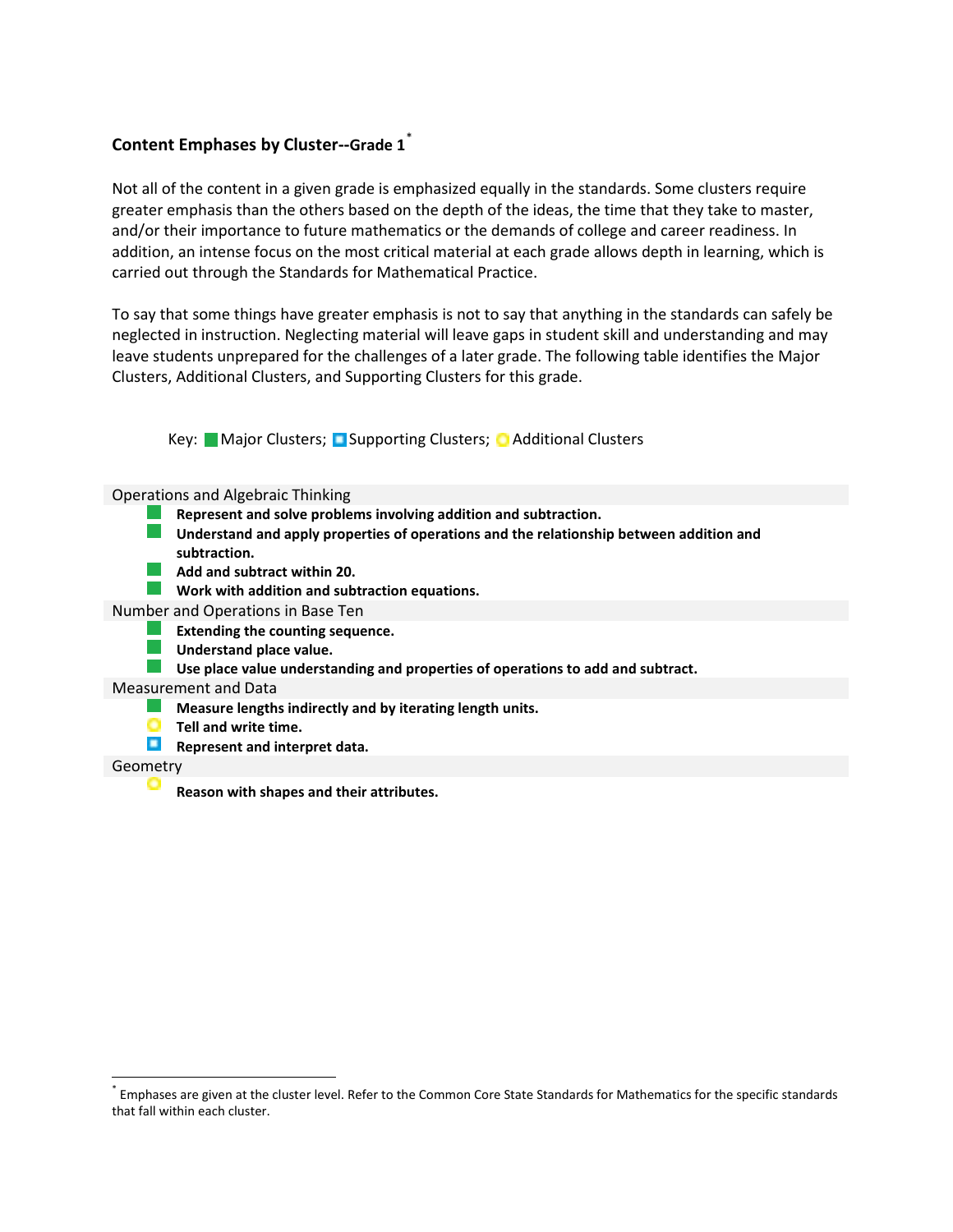# **Content Emphases by Cluster--Grade 2**[\\*](#page-2-0)

Not all of the content in a given grade is emphasized equally in the standards. Some clusters require greater emphasis than the others based on the depth of the ideas, the time that they take to master, and/or their importance to future mathematics or the demands of college and career readiness. In addition, an intense focus on the most critical material at each grade allows depth in learning, which is carried out through the Standards for Mathematical Practice.

To say that some things have greater emphasis is not to say that anything in the standards can safely be neglected in instruction. Neglecting material will leave gaps in student skill and understanding and may leave students unprepared for the challenges of a later grade. The following table identifies the Major Clusters, Additional Clusters, and Supporting Clusters for this grade.

Key: Major Clusters; D Supporting Clusters; O Additional Clusters

Operations and Algebraic Thinking

- **Represent and solve problems involving addition and subtraction.**  $\mathcal{A}^{\mathcal{A}}$
- **Add and subtract within 20.**
- **Work with equal groups of objects to gain foundations for multiplication.**

Number and Operations in Base Ten

**Understand place value.**

**Use place value understanding and properties of operations to add and subtract.** 

Measurement and Data

- a ka **Measure and estimate lengths in standard units.**
- $\mathcal{L}^{\text{eff}}$ **Relate addition and subtraction to length.**
- **Work with time and money.**
- **Represent and interpret data.**

### Geometry

l

**Reason with shapes and their attributes..**

<span id="page-2-0"></span>Emphases are given at the cluster level. Refer to the Common Core State Standards for Mathematics for the specific standards that fall within each cluster.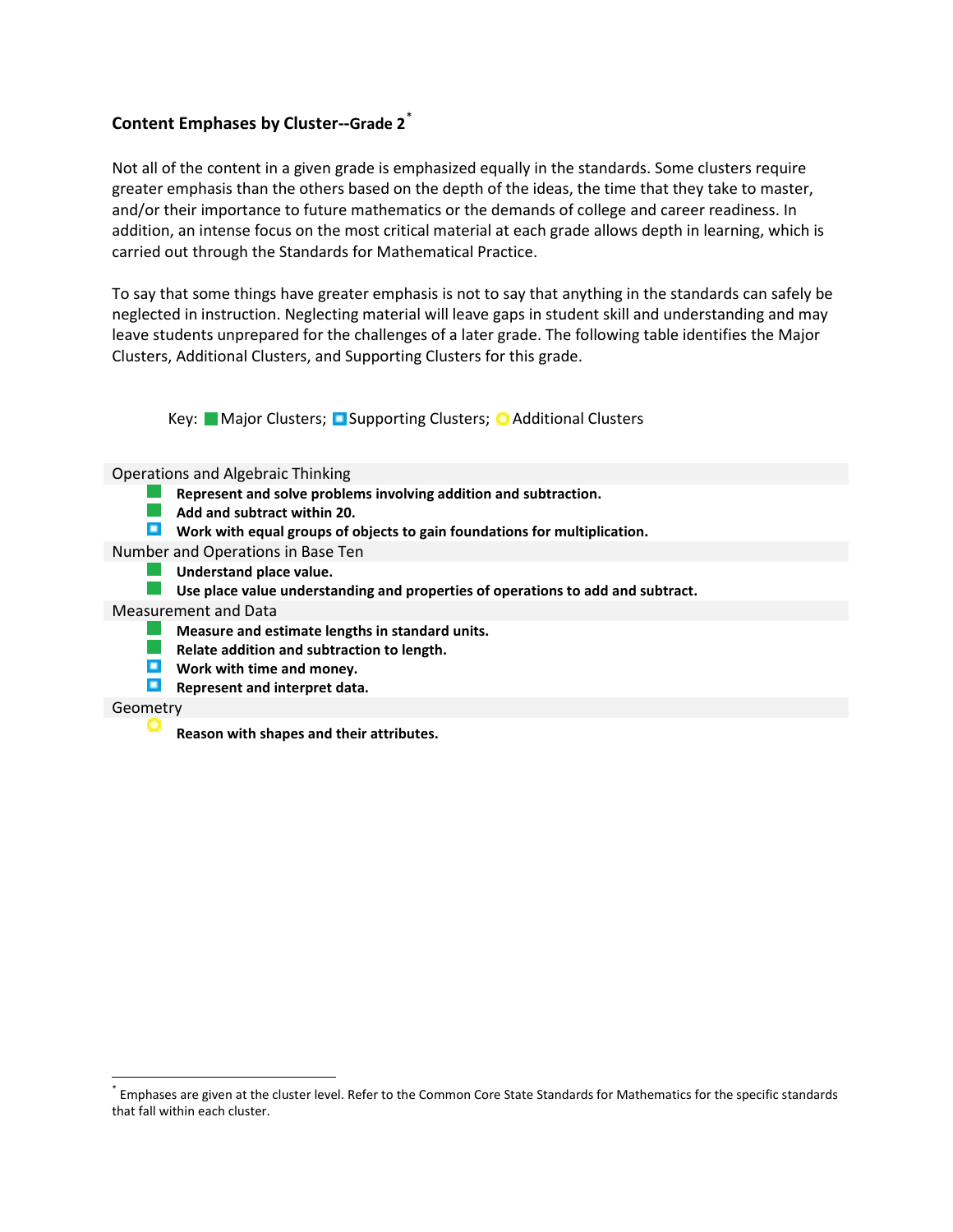# **Content Emphases by Cluster--Grade 3**[\\*](#page-3-0)

l

Not all of the content in a given grade is emphasized equally in the standards. Some clusters require greater emphasis than the others based on the depth of the ideas, the time that they take to master, and/or their importance to future mathematics or the demands of college and career readiness. In addition, an intense focus on the most critical material at each grade allows depth in learning, which is carried out through the Standards for Mathematical Practice.

To say that some things have greater emphasis is not to say that anything in the standards can safely be neglected in instruction. Neglecting material will leave gaps in student skill and understanding and may leave students unprepared for the challenges of a later grade. The following table identifies the Major Clusters, Additional Clusters, and Supporting Clusters for this grade.

Key: Major Clusters; D Supporting Clusters; O Additional Clusters



<span id="page-3-0"></span>Emphases are given at the cluster level. Refer to the Common Core State Standards for Mathematics for the specific standards that fall within each cluster.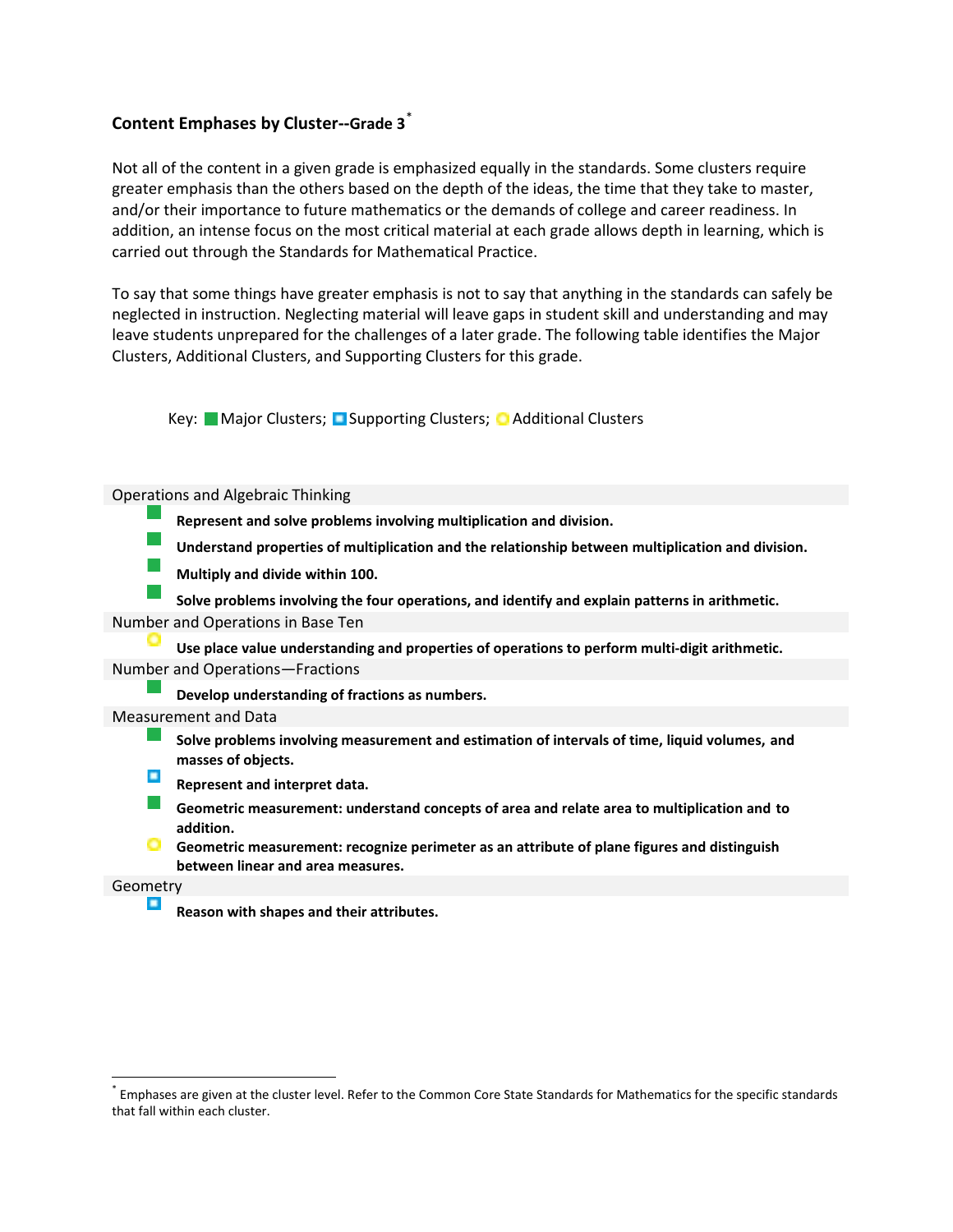## **Content Emphases by Cluster--Grade 4**[\\*](#page-4-0)

Not all of the content in a given grade is emphasized equally in the standards. Some clusters require greater emphasis than the others based on the depth of the ideas, the time that they take to master, and/or their importance to future mathematics or the demands of college and career readiness. In addition, an intense focus on the most critical material at each grade allows depth in learning, which is carried out through the Standards for Mathematical Practice.

To say that some things have greater emphasis is not to say that anything in the standards can safely be neglected in instruction. Neglecting material will leave gaps in student skill and understanding and may leave students unprepared for the challenges of a later grade. The following table identifies the Major Clusters, Additional Clusters, and Supporting Clusters for this grade.

Key: Major Clusters; D Supporting Clusters; O Additional Clusters

Operations and Algebraic Thinking

- **Use the four operations with whole numbers to solve problems.**
- **Gain familiarity with factors and multiples.**
- **G** Generate and analyze patterns.
- Number and Operations in Base Ten
	- **Generalize place value understanding for multi-digit whole numbers.**
	- **Use place value understanding and properties of operations to perform multi-digit arithmetic.**
- Number and Operations--Fractions
	- $\mathcal{L}_{\rm{max}}$ **Extend understanding of fraction equivalence and ordering.**
	- $\mathcal{L}^{\text{max}}_{\text{max}}$ **Build fractions from unit fractions by applying and extending previous understandings of operations on whole numbers.**
	- a sa n **Understand decimal notation for fractions, and compare decimal fractions.**

#### Measurement and Data

- **Solve problems involving measurement and conversion of measurements from a larger unit to a smaller unit.**
- **Represent and interpret data**
- **Geometric measurement: understand concepts of angle and measure angles.**

#### Geometry

l

**Draw and identify lines and angles, and classify shapes by properties of their lines and angles.**

<span id="page-4-0"></span>Emphases are given at the cluster level. Refer to the Common Core State Standards for Mathematics for the specific standards that fall within each cluster.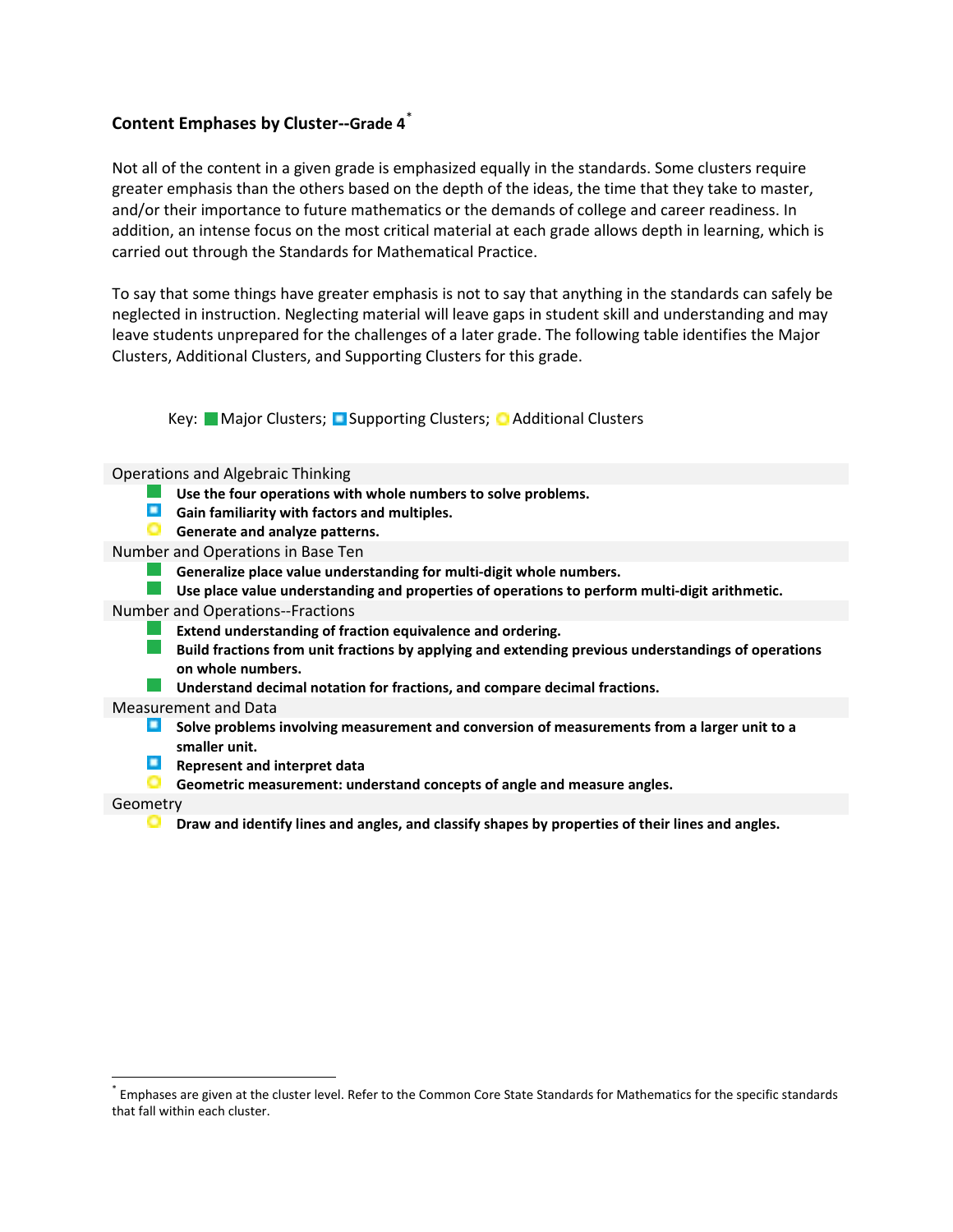# **Content Emphases by Cluster--Grade 5**[\\*](#page-5-0)

Not all of the content in a given grade is emphasized equally in the standards. Some clusters require greater emphasis than the others based on the depth of the ideas, the time that they take to master, and/or their importance to future mathematics or the demands of college and career readiness. In addition, an intense focus on the most critical material at each grade allows depth in learning, which is carried out through the Standards for Mathematical Practice.

To say that some things have greater emphasis is not to say that anything in the standards can safely be neglected in instruction. Neglecting material will leave gaps in student skill and understanding and may leave students unprepared for the challenges of a later grade. The following table identifies the Major Clusters, Additional Clusters, and Supporting Clusters for this grade.

Key: Major Clusters; D Supporting Clusters; O Additional Clusters

Operations and Algebraic Thinking

- **Write and interpret numerical expressions.**
- o **Analyze patterns and relationships.**
- Number and Operations in Base Ten
	- H. **Understand the place value system.**
	- **Contract Perform operations with multi-digit whole numbers and with decimals to hundredths.**
- Number and Operations—Fractions
	- **Use equivalent fractions as a strategy to add and subtract fractions.**
	- **Apply and extend previous understandings of multiplication and division to multiply and divide fractions.**

#### Measurement and Data

- **Convert like measurement units within a given measurement system.**
- $\blacksquare$ **Represent and interpret data.**
	- **Geometric measurement: understand concepts of volume and relate volume to multiplication and to addition.**

#### Geometry

l

- **Graph points on the coordinate plane to solve real-world and mathematical problems.**
- o **Classify two-dimensional figures into categories based on their properties.**

<span id="page-5-0"></span>Emphases are given at the cluster level. Refer to the Common Core State Standards for Mathematics for the specific standards that fall within each cluster.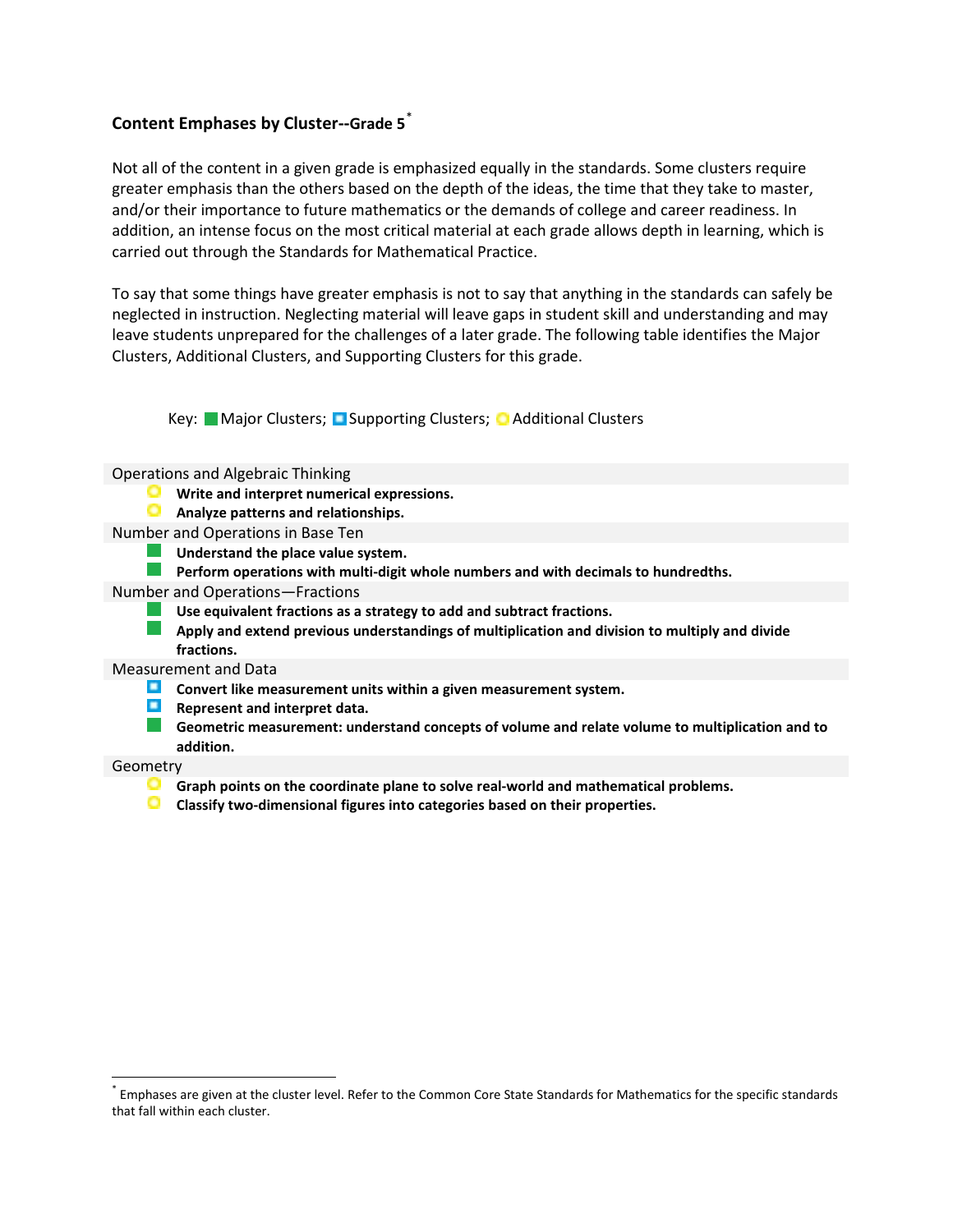# **Content Emphases by Cluster--Grade 6**[\\*](#page-6-0)

Not all of the content in a given grade is emphasized equally in the standards. Some clusters require greater emphasis than the others based on the depth of the ideas, the time that they take to master, and/or their importance to future mathematics or the demands of college and career readiness. In addition, an intense focus on the most critical material at each grade allows depth in learning, which is carried out through the Standards for Mathematical Practice.

To say that some things have greater emphasis is not to say that anything in the standards can safely be neglected in instruction. Neglecting material will leave gaps in student skill and understanding and may leave students unprepared for the challenges of a later grade. The following table identifies the Major Clusters, Additional Clusters, and Supporting Clusters for this grade.

Key: Major Clusters; D Supporting Clusters; O Additional Clusters

Ratios and Proportional Reasoning

- **Understand ratio concepts and use ratio reasoning to solve problems.**
- The Number System
	- **Apply and extend previous understandings of multiplication and division to divide fractions by fractions.**
	- **Compute fluently with multi-digit numbers and find common factors and multiples.**
	- **Apply and extend previous understandings of numbers to the system of rational numbers.**

#### Expressions and Equations

- **Apply and extend previous understandings of arithmetic to algebraic expressions.**
- **Reason about and solve one-variable equations and inequalities.**
- **Represent and analyze quantitative relationships between dependent and independent variables.**

Geometry

l

**Solve real-world and mathematical problems involving area, surface area, and volume.**

#### Statistics and Probability

- **Develop understanding of statistical variability.**
- $\circ$ **Summarize and describe distributions.**

<span id="page-6-0"></span>Emphases are given at the cluster level. Refer to the Common Core State Standards for Mathematics for the specific standards that fall within each cluster.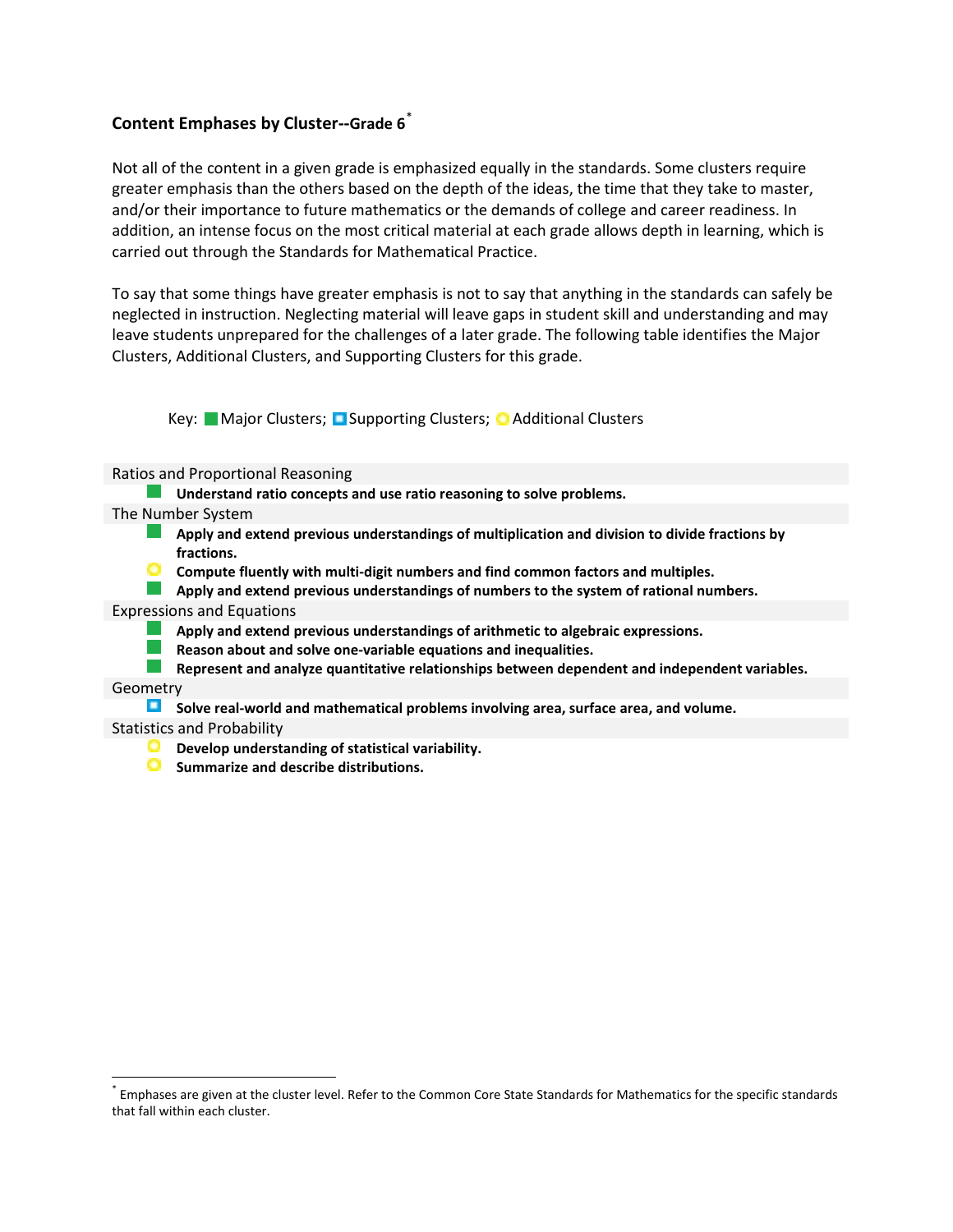## **Content Emphases by Cluster--Grade 7**[\\*](#page-7-0)

Not all of the content in a given grade is emphasized equally in the standards. Some clusters require greater emphasis than the others based on the depth of the ideas, the time that they take to master, and/or their importance to future mathematics or the demands of college and career readiness. In addition, an intense focus on the most critical material at each grade allows depth in learning, which is carried out through the Standards for Mathematical Practice.

To say that some things have greater emphasis is not to say that anything in the standards can safely be neglected in instruction. Neglecting material will leave gaps in student skill and understanding and may leave students unprepared for the challenges of a later grade. The following table identifies the Major Clusters, Additional Clusters, and Supporting Clusters for this grade.

Key: Major Clusters; D Supporting Clusters; O Additional Clusters

Ratios and Proportional Reasoning

**Analyze proportional relationships and use them to solve real-world and mathematical problems.** The Number System

**Apply and extend previous understandings of operations with fractions to add, subtract, multiply, and divide rational numbers.**

Expressions and Equations

**Use properties of operations to generate equivalent expressions.**

**Solve real-life and mathematical problems using numerical and algebraic expressions and equations.**

**Geometry** 

l

**Draw, construct and describe geometrical figures and describe the relationships between them.**

**Solve real-life and mathematical problems involving angle measure, area, surface area, and volume.** Statistics and Probability

- **Use random sampling to draw inferences about a population.**
- **Draw informal comparative inferences about two populations.**
- **Investigate chance processes and develop, use, and evaluate probability models.**

<span id="page-7-0"></span>Emphases are given at the cluster level. Refer to the Common Core State Standards for Mathematics for the specific standards that fall within each cluster.